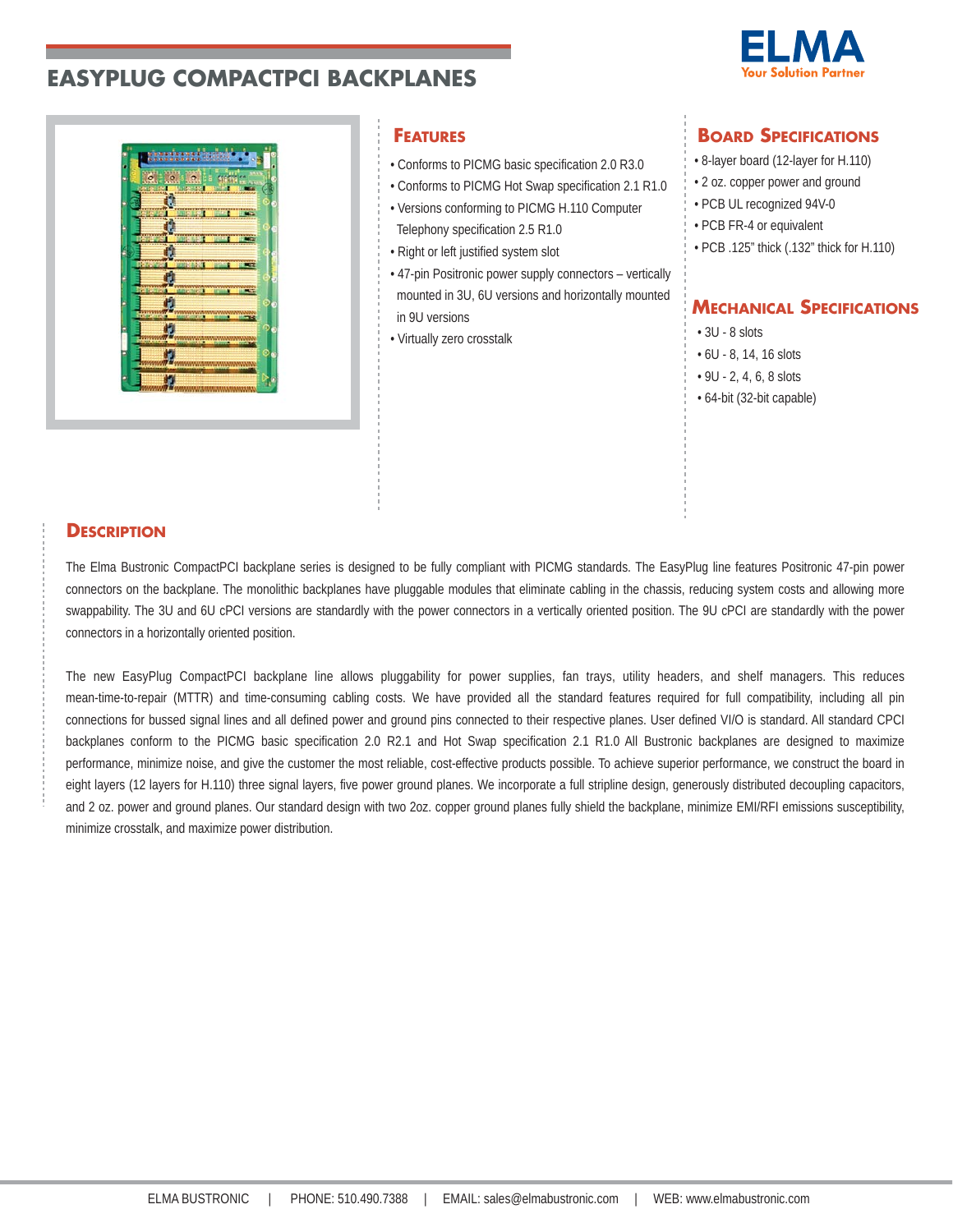## **LINE DRAWING**



## **ORDER INFORMATION**

| <b>Slots</b>   | <b>Height</b> | <b>Width</b> | <b>Description</b>                             | Part #     |
|----------------|---------------|--------------|------------------------------------------------|------------|
| 8              | 3U            | 7.999 in.    | One 47-pin, vertical, right justified          | 103CPCR308 |
| 8              | 6U            | $8.000$ in.  | One 47-pin, vertical, right justified          | 103CPCR608 |
| 14             | 6U            | 15.967 in.   | Three 47-pin, vertical, right justified        | 103CPCI614 |
| 14             | 6U            | 15.967 in.   | Three 47-pin, vertical, H.110, right justified | 103CTEL614 |
| 16             | 6U            | 15.967 in.   | Two 47-pin, vertical, left justified           | 103CPCL616 |
| 16             | 6U            | 15.967 in.   | Two 47-pin, vertical, H.110, left justified    | 103CTEL616 |
| 2              | 9U            | $1.670$ in.  | One 47-pin, horizontal, left justified         | 103CPCI902 |
| $\mathfrak{D}$ | 9U            | $1.670$ in.  | One 47-pin, horizontal, H.110, left justified  | 103CTEL902 |
| 4              | 9U            | 3.180 in.    | Two 47-pin, horizontal, left justified         | 103CPCI904 |
| 4              | 9U            | 3.180 in.    | Two 47-pin, horizontal, H.110, left justified  | 103CTEL904 |
| 6              | 9U            | 4.700 in.    | Two 47-pin, horizontal, left justified         | 103CPC1906 |
| <sub>6</sub>   | 9U            | 4.700 in.    | Two 47-pin, horizontal, H.110, left justified  | 103CTEL906 |
| 8              | 9U            | $6.380$ in.  | Three 47-pin, horizontal, left justified       | 103CPCI908 |
| 8              | 9U            | $6.380$ in.  | Three 47-pin, horizontal, H.110 left justified | 103CTEL908 |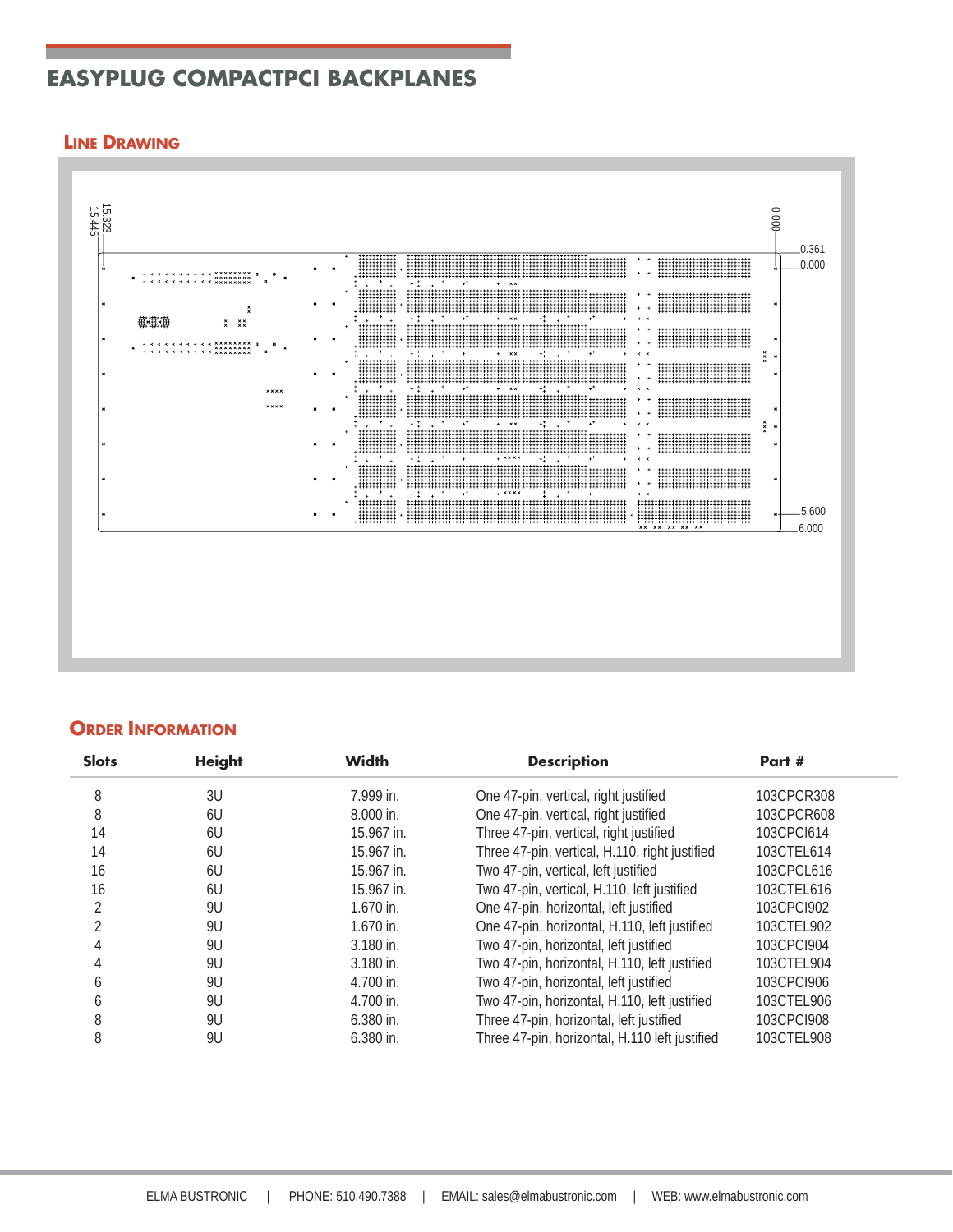Two 2 oz. copper voltage planes allow us to maximize power distribution while they act as virtual ground planes for the signals in order to minimize noise and crosstalk. There is also a full VI/O plane. We use stripline construction to assure the highest possible performance. By exclusively utilizing stripline construction, we eliminate a significant source of EMI/RFI radiation and give all the signals similar characteristic impedances, virtually identical propagation delays, and minimal signal skew. All these items allow for significantly higher data transfer rates, as signal skew factors into the data transfer rate calculations four times.

## **USER MANUAL FOR BRIDGEABLE BACKPLANES**

#### **BACKGROUND**

CompactPCI bridging was developed to circumvent the 9-load limitation on 8-slot boards. The CPU board generates two loads and the I/O boards generate one load each. The bridgeboards put an extra load on a slot; therefore, the segments are limited to seven loads. Bridgeboards provide up to 256 CompactPCI segments in a system. The segment containing the CPU board is called the primary or upstream segment. The segment on the other side of the bridgeboard is called the secondary or downstream segment.

#### **INSTALLATION**

14-slot cPCI: The bridgeboard is installed on the rear side of the backplane, covering slots 5 through 8. Place the unit on slot 5 rP1 and rP2 and slot 8 rP1 and rP2. 16-slot cPCI: The bridgeboard is installed on the rear side of the backplane, covering slots 4 through 9. Place the unit on slot 4 rP1 and rP2 and slot 9 rP1 and rP2.

#### **NOTES**

JP1 - - JP1 is the jumper for +5V operation and JP2 for +3.3V operation.

|             | H9 | IDSEL <sub>2-1</sub> | SYSEN2-2                                                                                                           | $REQ_P$ , GNT_P, CLK_P                                                                                  |
|-------------|----|----------------------|--------------------------------------------------------------------------------------------------------------------|---------------------------------------------------------------------------------------------------------|
|             |    |                      | Without Bridge I this jumper is mounted I this jumper is mounted I this jumper is mounted I this jumper is mounted |                                                                                                         |
| With Bridge |    |                      |                                                                                                                    | this jumper is left blank this jumper is left blank this jumper is left blank this jumper is left blank |

#### **BRIDGE**

32-bit, 64-bit 33 Mhz PCB height 95.10 mm PCB width 78.96 mm PCB thickness 2.70 mm

The bridge is 4 slots wide and covers P1 and P2 on the rear of the backplane. On the 14-slot backplane, it plugs into rear slot 5 and slot 8.